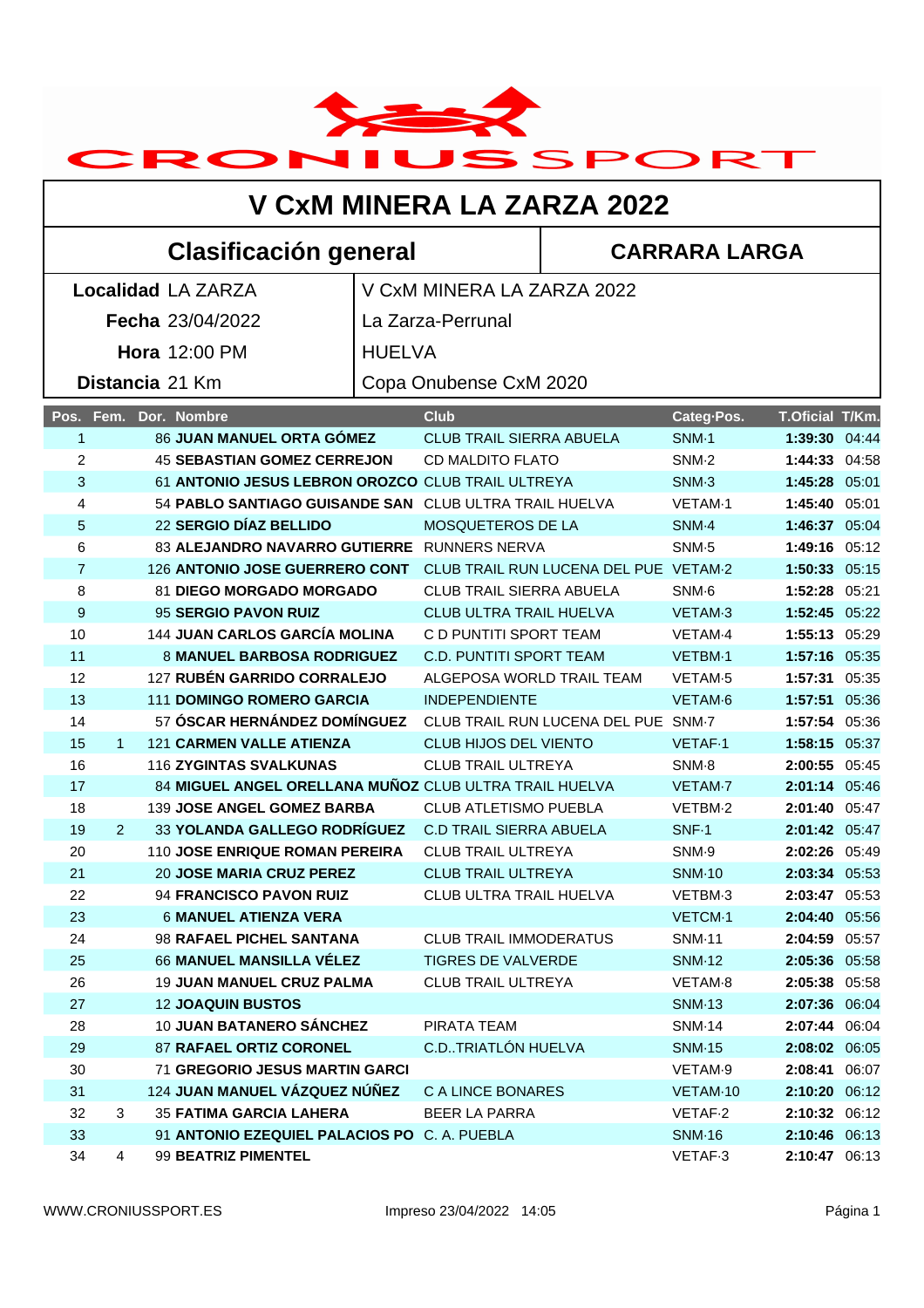|          |                 | Pos. Fem. Dor. Nombre                                         | <b>Club</b>                                 | Categ-Pos.           | T.Oficial T/Km.                |  |
|----------|-----------------|---------------------------------------------------------------|---------------------------------------------|----------------------|--------------------------------|--|
| 35       |                 | 96 AURELIO PEREZ CHACON                                       |                                             | VETAM-11             | 2:10:52 06:13                  |  |
| 36       |                 | 129 FRANCISCO JAVIER MENDOZA DE ALGEPOSA WORLD TRAIL TEAM     |                                             | VETAM-12             | 2:11:14 06:14                  |  |
| 37       |                 | 80 MANUEL MORA PÉREZ                                          | <b>C.D.LOS TIGRES DE VALVERDE</b>           | <b>SNM-17</b>        | 2:12:18 06:18                  |  |
| 38       |                 | 58 MANUEL HERRERA HERNÁNDEZ                                   | C.D. TRAIL SIERRA ABUELA                    | VETAM-13             | 2:12:25 06:18                  |  |
| 39       |                 | <b>128 EMILIO GAGO CASTILLA</b>                               | CLUB ALCALAREÑO DE MONTAÑA                  | VETBM-4              | 2:13:36 06:21                  |  |
| 40       |                 | 143 PEDRO PÉREZ SANTAMARÍA                                    | <b>CLUB ULTRA TRAIL HUELVA</b>              | VETAM-14             | 2:13:42 06:22                  |  |
| 41       |                 | <b>4 DOMINGO JESUS ANTONIO ALFON</b>                          | TRAILRUNNING.ES                             | VETAM-15             | 2:13:44 06:22                  |  |
| 42       |                 | 13 DARIO CÁRDENAS LOPEZ                                       | FUNCIONAL FITNESS HUELVA                    | VETAM-16             | 2:14:48 06:25                  |  |
| 43       |                 | 142 JESÚS MARÍA GALLINATO DÍAZ                                | <b>CLUB TRAIL-RUN FISIOFORTEM</b>           | VETAM-17             | 2:15:31 06:27                  |  |
| 44       | 5               | 55 MÓNICA HENAO CARDONA                                       | ULTRA TRAIL HUELVA                          | SNF-2                | 2:16:02 06:28                  |  |
| 45       |                 | 131 RAMIRO IGNACIO LÓPEZ LÓPEZ                                | CLUB ULTRA TRAIL HUELVA                     | VETBM-5              | 2:16:10 06:29                  |  |
| 46       |                 | <b>108 MANUEL ROCHA PALOMO</b>                                | <b>CD RUNNERS NERVA</b>                     | VETAM-18             | 2:16:16 06:29                  |  |
| 47       |                 | 85 JOSÉ ANTONIO ORIHUELA NARVA                                | <b>C A LINCE BONARES</b>                    | VETAM-19             | 2:17:55 06:34                  |  |
| 48       |                 | <b>79 IVAN MIRANDA ESCUDERO</b>                               | LOS NIÑOS DEL BARRIO                        | <b>SNM-18</b>        | 2:18:37 06:36                  |  |
| 49       | 6               | 32 SARA FLORES GONZÁLEZ                                       | <b>TRAIL RUNNING 5.0</b>                    | SNF <sub>3</sub>     | 2:18:40 06:36                  |  |
| 50       | $\overline{7}$  | 100 PAULINA POLAK POLAK                                       | <b>TRAIL ULTREYA</b>                        | SNF-4                | 2:19:14 06:37                  |  |
| 51       |                 | <b>70 SELUDED MARTÍN</b>                                      | <b>CLUB TRAIL ULTREYA</b>                   | VETAM-20             | 2:19:26 06:38                  |  |
| 52       |                 | <b>114 IVAN SANTIAGO REY</b>                                  | <b>C.D.LOS TIGRES DE VALVERDE</b>           | <b>SNM-19</b>        | 2:19:36 06:38                  |  |
| 53       |                 | 36 RAÚL GARCÍA ORIA                                           |                                             | <b>SNM-20</b>        | 2:20:59 06:42                  |  |
| 54       |                 | 241 JAIME GALVEZ RAPOSO                                       | <b>CLUB ULTRA TRAIL HUELVA</b>              | VETAM-21             | 2:22:46 06:47                  |  |
| 55       |                 | <b>17 DIEGO CORDERO BARRERA</b>                               | C A LINCE BONARES                           | VETBM-6              | 2:22:48 06:48                  |  |
| 56       |                 | <b>145 MANUEL ALBA BUSTO</b>                                  | <b>INDEPENDIENTE</b>                        | VETCM-2              | 2:23:57 06:51                  |  |
| 57       | 8               | 60 INMACULADA HINESTROSA GONZ GACELASTRAIL                    |                                             | VETAF-4              | 2:25:06 06:54                  |  |
| 58       |                 | 146 FRANCISCO JOSÉ ROELA LOZANO CD RUNNERS NERVA              |                                             | <b>SNM-21</b>        | 2:25:10 06:54                  |  |
| 59       |                 | 21 ALONSO DELGADO REDONDO                                     | <b>CLUB TRAIL SIERRA ABUELA</b>             | VETAM-22             | 2:25:12 06:54                  |  |
| 60       |                 | 104 JESUS MANUEL REGIDOR GARCIA CA LINCE BONARES              |                                             | VETAM-23             | 2:25:30 06:55                  |  |
| 61       |                 | 120 ANGEL LUIS VALES FRIAS                                    | FUNCIONAL FITNESS HUELVA                    | VETAM-24             | 2:25:55 06:56                  |  |
| 62       | 9               | 82 MARIA DEL MONTE MUÑOZ CONDE LOS NIÑOS DEL BARRIO           |                                             | VETAF-5              | 2:25:56 06:56                  |  |
| 63       | 10              | 138 MONICA LÓPEZ GONZÁLEZ                                     | ULTRATRAIL HUELVA                           | VETAF-6              | 2:27:58 07:02                  |  |
| 64       |                 | 147 FRANCISCO JOSÉ TENORIO SALG                               | <b>INDEPENDIENTE</b>                        | VETBM-7              | 2:28:31 07:04                  |  |
| 65       |                 | <b>148 MANUEL HENARES MEDEL</b>                               | <b>INDEPENDIENTE</b>                        | VETBM-8              | 2:29:12 07:06                  |  |
| 66       | 11              | 77 CARMEN MÉNDEZ GUERRERO                                     | <b>CD RUNNERS NERVA</b>                     | SNF <sub>-5</sub>    | 2:29:27 07:07                  |  |
| 67       |                 | <b>34 LUIS GAMONOSO MORA</b>                                  | <b>CD RUNNERS NERVA</b>                     | <b>SNM-22</b>        | 2:29:29 07:07                  |  |
| 68       |                 | 540 CEFERINO AGUSTIN MURILLO ALV CLUB ULTRA TRAIL HUELVA      |                                             | VETBM-9              | 2:31:08 07:11                  |  |
| 69<br>70 |                 | <b>44 GABRIEL GIRON SOPENA</b><br>53 MOISÉS GUERRERO PALACIOS | <b>CDA CORRALES</b><br><b>INDEPENDIENTE</b> | VETBM-10<br>VETAM-25 | 2:31:13 07:12<br>2:31:25 07:12 |  |
| 71       |                 | <b>24 JUAN DIAZ RICO</b>                                      | MOSQUETEROS LA ZARZA                        | VETCM <sub>3</sub>   | 2:31:51 07:13                  |  |
| 72       |                 | 75 FRANCISCO JOSÉ MATA DE LA RO CD RUNNERS NERVA              |                                             | VETAM-26             | 2:32:02 07:14                  |  |
| 73       |                 | 49 LUIS MANUEL GONZÁLEZ BARRIO CA GERENA                      |                                             | VETAM-27             | 2:33:23 07:18                  |  |
| 74       | 12 <sup>°</sup> | 68 ILDE MARQUEZ QUINTERO                                      | CLUB ATLETISMO LINCE BONARES VETBF-1        |                      | 2:33:42 07:19                  |  |
| 75       |                 | 88 MANUEL JESÚS PADILLA RUIZ                                  | <b>HUELVA RUNNERS</b>                       | VETBM-11             | 2:33:45 07:19                  |  |
| 76       |                 | <b>43 IGNACIO GIRALDEZ ARRIERO</b>                            |                                             | VETBM-12             | 2:34:05 07:20                  |  |
| 77       |                 | 92 ALEJANDRO PALMA SÁNCHEZ                                    | <b>CLUB TRAIL IMMODERATUS</b>               | <b>SNM-23</b>        | 2:34:12 07:20                  |  |
| 78       |                 | <b>18 JOSE ANGEL CRUZ MANGAS</b>                              | <b>CLUB TRAIL IMMODERATUS</b>               | VETAM-28             | 2:34:16 07:20                  |  |
| 79       |                 | 122 FRANCISCO JAVIER VÁZQUEZ MA                               | <b>CLUB TRAIL IMMODERATUS</b>               | VETAM-29             | 2:34:22 07:21                  |  |
| 80       |                 | <b>38 TORCUATO GARCIA SEGOVIA</b>                             | LOS NIÑOS DEL BARRIO                        | VETAM-30             | 2:35:14 07:23                  |  |
| 81       |                 | 25 DAVID DOMÍNGUEZ GARCÍA                                     | <b>CD RUNNERS NERVA</b>                     | VETAM-31             | 2:35:35 07:24                  |  |
| 82       | 13              | 109 MARÍA CARMEN ROCHA PALOMO                                 | CD RUNNERS NERVA                            | VETAF-7              | 2:35:38 07:24                  |  |
| 83       |                 | <b>3 JOSE MARIA ANTONETE SANCHEZ</b>                          |                                             | VETBM-13             | 2:36:41 07:27                  |  |
|          |                 |                                                               |                                             |                      |                                |  |